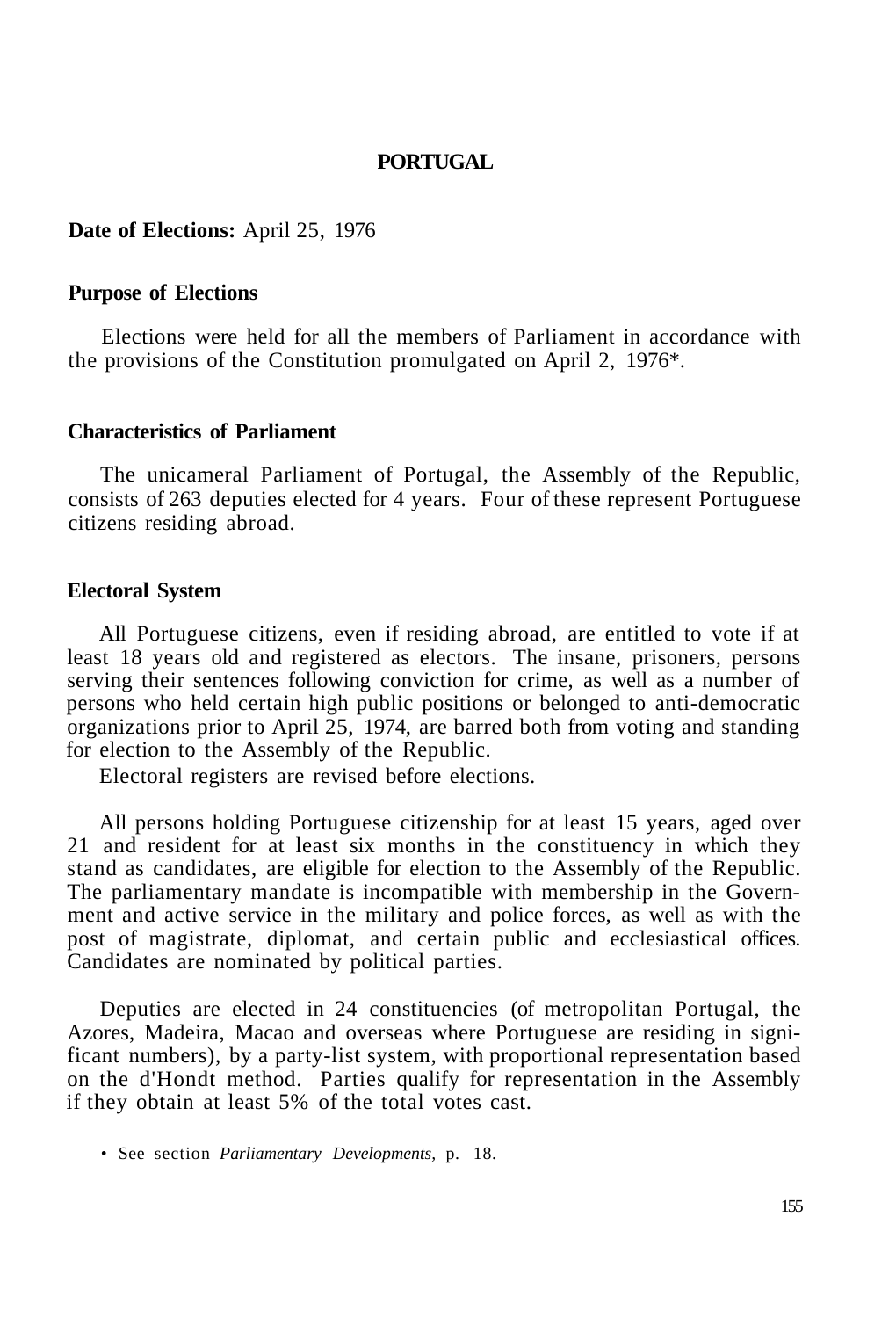## **General Political Considerations and Conduct of the Elections**

As was the case for the Constituent Assembly elections one year earlier \*, the 1976 poll for the Assembly of the Republic afforded the Portuguese electorate a choice between political groups and candidates holding a wide spectrum of opinions.

The election date was fixed two months in advance. Fourteen political parties fielded over 3000 candidates (including 442 women), many of them less than 30 years old. The most prominent groups were the Socialist Party headed by Dr. Mario Soares, the centrist Popular Democratic Party, the Portuguese Communist Party, and the Social Democrat Centre, the four parties which held nearly all the seats in the Constituent Assembly. Key issues in the lively three-week electoral campaign centred on various economic problems, such as the balance-of-payments deficit, inflation and unemployment.

Polling day was conducted without incident. The Socialists remained the single leading party but fell short of an overall majority in the Assembly in the face of a strong centrist and conservative vote. The conservative Social Democratic Centre doubled its share of the votes, thus becoming the third largest party in the Assembly in front of the Communist Party.

A minority Socialist Government was formed on July 23, 1976, following the presidential elections which took place on June 27. Mr. Soares was designated Prime Minister.

\* See *Chronicle of Parliamentary Elections IX* (1974-1975), p. 71.